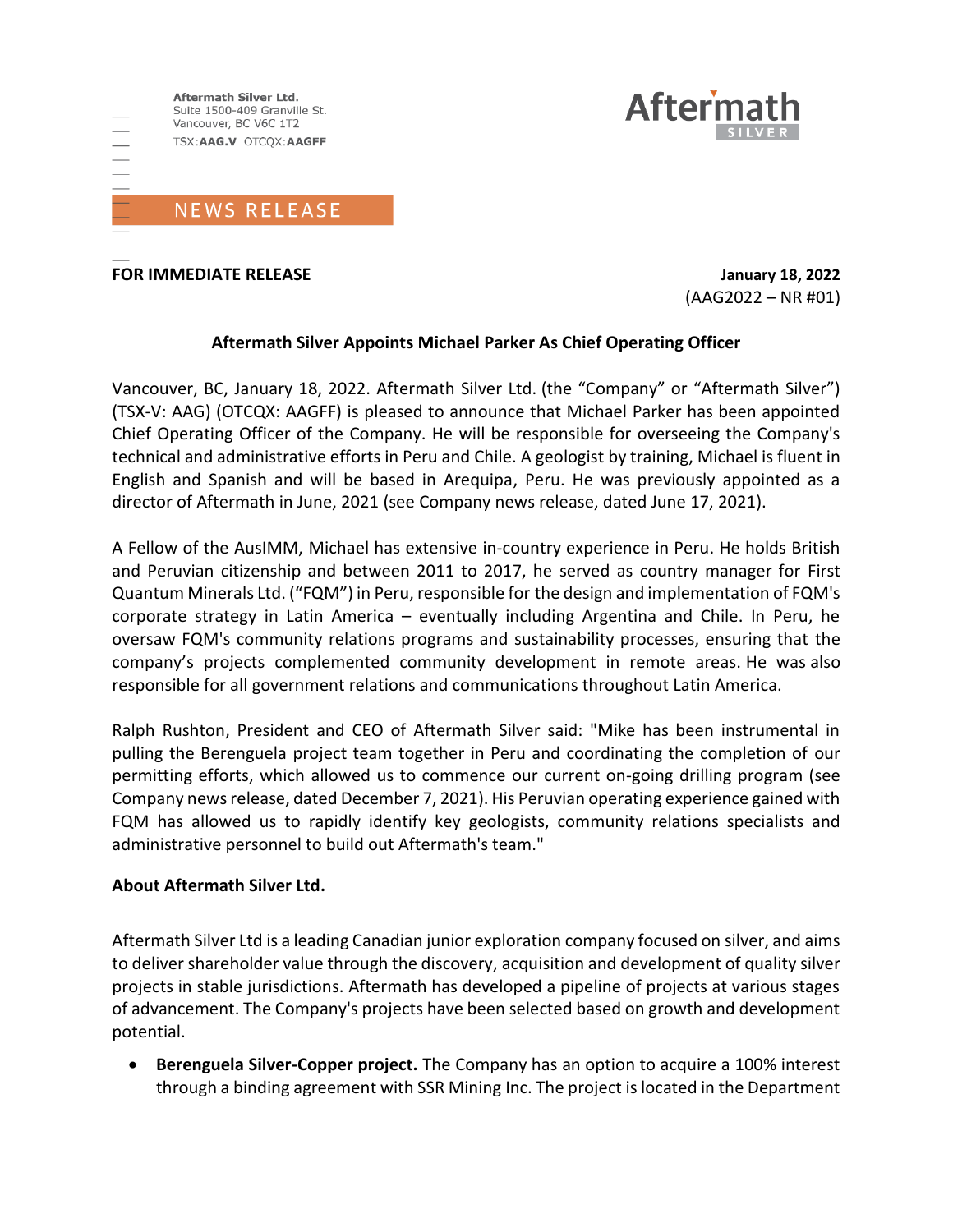Aftermath Silver Ltd. Suite 1500-409 Granville St. Vancouver, BC V6C 1T2 TSX:AAG.V OTCQX:AAGFF



# NEWS RELEASE

of Puno, in southern central Peru. On February 25, 2021, the Company filed a NI 43-101 compliant Technical Report (available on SEDAR and the Company's website) entitled "Berenguela Silver-Copper-Manganese Property Update". The Company is currently drilling at Berenguela and planning to advance the project through a pre-feasibility study.

- **Challacollo Silver-Gold project.** The Company has an option to acquire 100% interest in the Challacollo silver-gold project through a binding agreement with Mandalay Resources Corporation(see Company news release, dated June 27, 2019). A NI 43-101 compliant mineral resource was released in 2020 (see Company news release, dated December 15, 2020).
- **Cachinal Silver-Gold project.** The Company own 80% interest in the Cachinal project, with an option to acquire the remaining 20% from SSR Mining Inc., located 2.5 hours south of Antofagasta. On September 16, 2020 the Company released a CIM compliant Mineral Resource and accompanying NI 43-101 Technical Report (available on SEDAR and on the Company's web page).

#### ON BEHALF OF THE BOARD OF DIRECTORS

"*Ralph Rushton"*

Ralph Rushton CEO and Director 604-484-7855

*Neither the TSX Venture Exchange nor its Regulation Services Provider (as that term is defined in policies of the TSX Venture Exchange) accepts responsibility for the adequacy or accuracy of this release.*

#### **Cautionary Note Regarding Forward-Looking Information**

*Certain of the statements and information in this news release constitute "forward-looking information" within the meaning of applicable Canadian provincial securities laws. Any statements or information that express or involve discussions with respect to interpretation of exploration programs and drill results, predictions, expectations, beliefs, plans, projections, objectives, assumptions or future events or performance (often, but not always, using words or phrases such as "expects", "is expected", "anticipates", "believes", "plans", "projects", "estimates", "assumes", "intends", "strategies", "targets", "goals", "forecasts", "objectives", "budgets", "schedules", "potential" or variations thereof or stating that certain actions, events or*